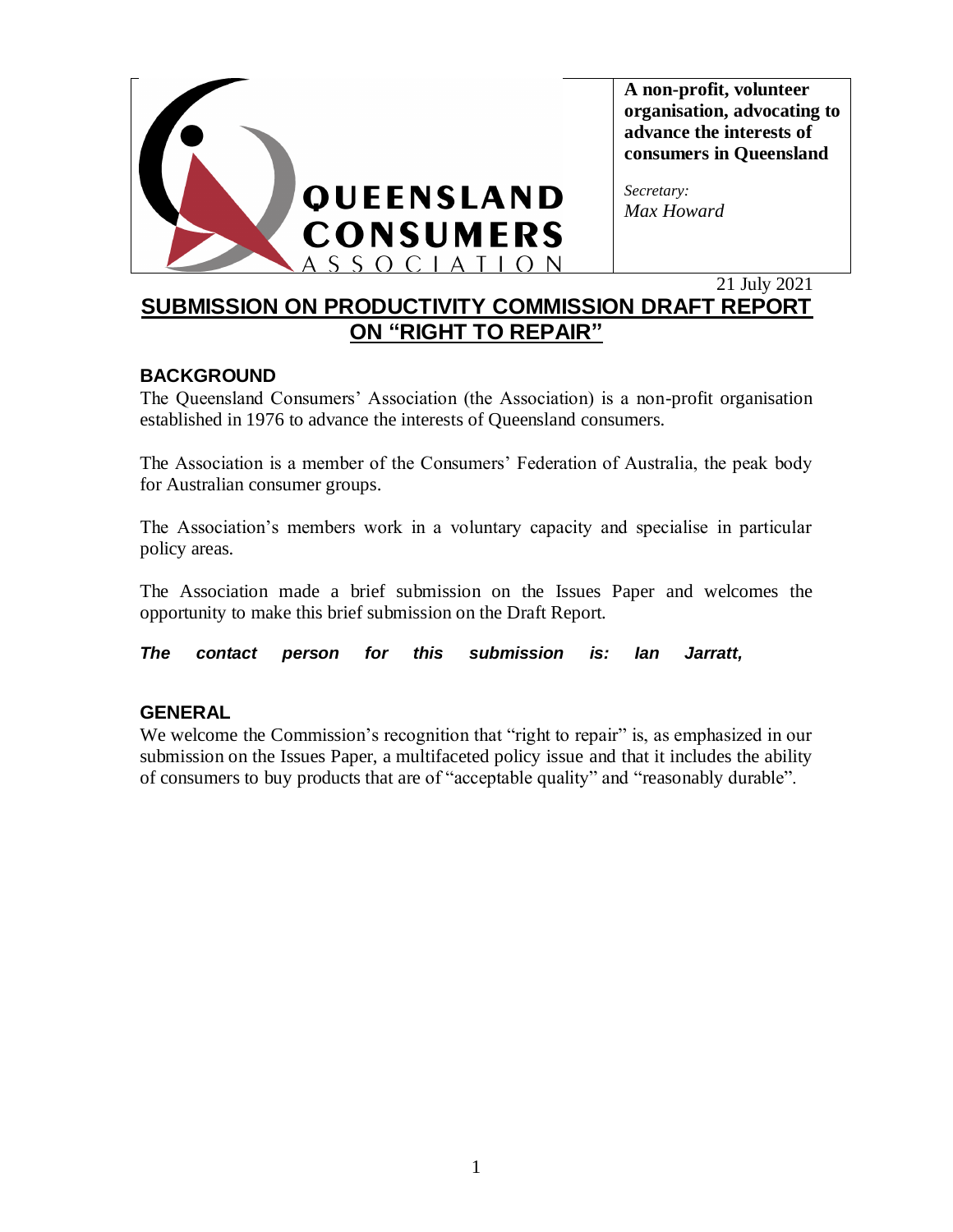### **RECOMMENDATIONS**

1.**We strongly support the following recommendations in the Draft Report which we consider will result in significant improvements to**

- **the current power imbalance between the seller and the buyer after the purchase of a product highlighted in our submission on the Issues Paper and**
- **the durability and repairability of products and repair costs:**

DRAFT RECOMMENDATION 3.1 GUIDANCE ON REASONABLE DURABILITY OF PRODUCTS

The Australian Competition and Consumer Commission (ACCC) should develop and publish estimates of the minimum expected durability for products within major categories of common household products.

The estimates would be a guide only to support application of the acceptable quality consumer guarantee in section 54 of the Australian Consumer Law. It could use ranges to take into account lower and higher value products in each category.

The ACCC guidance should be developed in consultation with State and Territory consumer law regulators, consumer groups and business groups representing product suppliers and manufacturers, and should be updated over time.

### DRAFT RECOMMENDATION 3.2 POWERS FOR REGULATORS TO ENFORCE GUARANTEES

State and Territory Governments should introduce alternative dispute resolution mechanisms to better resolve complaints about the consumer guarantees, such as compulsory conciliation or direction powers (as are used in South Australia and New South Wales).

To inform the most effective design and use of any alternative dispute resolution mechanism, appropriate cost-benefit analysis and sufficient regulator resourcing would be required prior to implementation.

### DRAFT RECOMMENDATION 3.3 ENABLING A SUPER COMPLAINTS PROCESS

The Australian Government should enable designated consumer groups to lodge 'super complaints' on systemic issues associated with access to consumer guarantees, with the complaints to be fast tracked and responded to by the Australian Competition and Consumer Commission (ACCC).

The Australian Government should design the super complaints system in consultation with the ACCC, relevant State and Territory regulators and consumer groups. The system should be underpinned by sound operational principles — including criteria for the assignment (or removal) of designated consumer bodies, evidentiary requirements to support a complaint, and the process and time period by which the ACCC should respond.